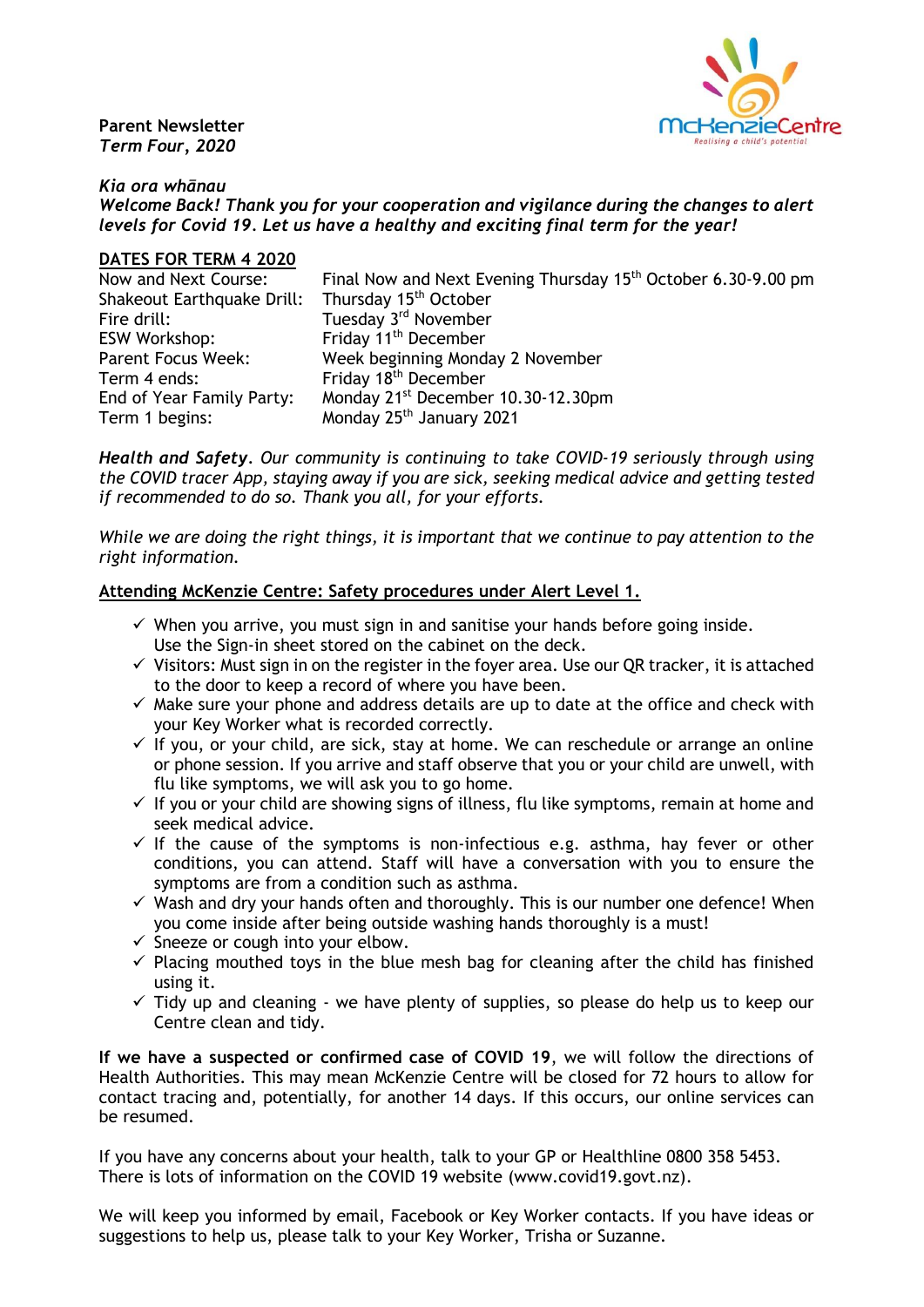Staff continue to be vigilant:

- Cleaning and using disinfectant on our high touch surfaces and equipment regularly.
- Our cleaners are working with us and have upgraded health and safety cleaning procedures.

# **Staff Changes:**

This term we farewell Leona Birss, one of our friendly Occupational Therapists, as she moves on to her next chapter. Thank you Leona, we will miss you!

We also welcome Emma Gale and Tricia Pauley as new Occupational Therapists to the McKenzie Centre team. We know you will make them feel welcome.

**Introducing our Tuakana:** McKenzie Centre currently employs five Tuakana, including Eram Afroze, Fiona Fu, Linda Depledge-Brooker, Angela Amai and Stacey Baker. Each of these mothers brings different strengths, skills, interests and experiences to their Tuakana roles, but all with the same focus of building whānau capacity. Their role, currently, is to be present within McKenzie Centre early intervention sessions, as friendly faces, and to have intentional conversations with other parents to build relationships. Tuakana also facilitate Parent Focus groups each term and other workshops of interest. They create and maintain Families Empowering Families social media presence and assist with marketing, research, evaluation and consultation for other projects. For McKenzie Centre, this is just the beginning of utilising the potential of parents to facilitate and develop connection, interaction, support and learning. Watch this space for exciting developments as our Tuakana workforce grows and establishes itself. If you are interested in more information talk with one of the Tuakana, or Marcia, who is leading our peer to peer project.

**A Good Start in Life Practice Guidance:** This resource was informed by people with disabilities, parents of children with disabilities, Ministry of Health and Education staff, and those working with people with disabilities. Trisha was involved in writing the Practice Guidance and several stories are included that mention McKenzie Centre and our whānau. It is a resource about how whānau, community and services can work collaboratively to give children with disabilities a good start in life. Do talk to us about this or follow the link to access the guidelines: *[https://www.odi.govt.nz/guidance-and-resources/a-good-start-in](https://www.odi.govt.nz/guidance-and-resources/a-good-start-in-life/)[life/](https://www.odi.govt.nz/guidance-and-resources/a-good-start-in-life/)*

**Matariki Celebrations:** This year we celebrated Matariki (Māori New Year) from the 20th July- $24<sup>th</sup>$  July. We enjoved making star fairy bread, singing waiata, making a special light display in the multi-sensory room and shared kai together.

**Te Wiki o te Reo Māori:** During the week of 14th -18th September we celebrated Māori language week. You may have noticed we added Māori resources including ngā pukapuka (books) and new waiata at music time.

Thank you to those whānau that participated in Te Wā Tuku Reo Māori/ Māori Language Moment with our staff at McKenzie Centre. New Zealand was set the challenge to get 1 million New Zealanders singing, speaking, and celebrating Te Reo Māori in one connected moment. You may have seen our rendition of "Te Aroha" on our Facebook page.

**Mental Health Awareness Week:** During week 10 of Term 3 we participated in Mental Health Awareness week. Activities were related to Te Whare Tapa Whā and we encouraged whānau and staff to take time to reflect on what they were grateful for, re-connect with nature and enjoy some exercise to promote wellbeing.

A special thanks to Mike Hamblin for bringing in his dog to the Centre for our whānau to enjoy.



**International Guidelines for the Education of Learners with Down Syndrome:** These guidelines have been developed to promote awareness of the rights of people with Down Syndrome to inclusive education, as well as improving the access and quality of education. Here is the link which is also available on our website. *<https://www.ds-int.org/education>*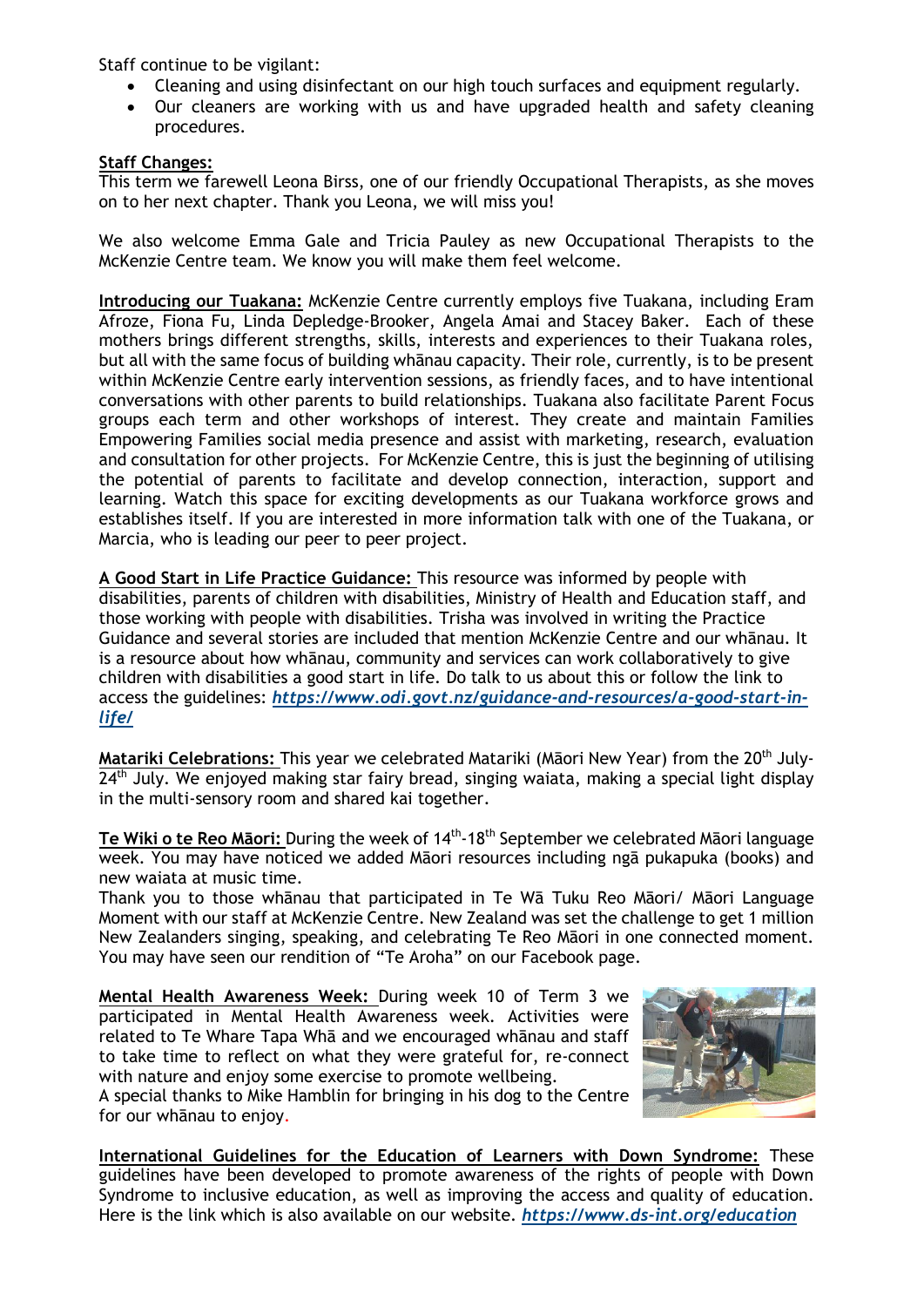**Makaton Course:** Makaton New Zealand/Aotearoa are offering a beginner's workshop to parents and caregivers of children with communication difficulties to introduce New Zealand sign language and Makaton. The course will be run online via Zoom on Wednesday  $7^{\text{th}}$ , 14 $^{\text{th}}$ ,  $28<sup>th</sup>$  October and the 4<sup>th</sup> November 2020. The cost of the course is \$100 per family. Ask your Key Worker for more information about how to register.

### **Quiz Night has been postponed until 2021**

Due to the Covid-19 pandemic, and the ongoing impact that this has had on our community, including many of our sponsors, supporters and friends, we have decided to postpone our annual Quiz Night fundraiser until 2021. We thank everyone who has generously supported us so far with the donation of auction items and offers of assistance and can promise you that we will be back next year, bigger and better than ever!

**Families Empowering Families**: Recently one of our families shared a positive experience with attending Peachgrove Dental Services. The staff were patient and allowed time for one of our McKenzie Centre children to watch what the dentist was going to do by practicing on his brother, and to touch some of the equipment so he knew what to expect next.

If you haven't already, check out the Families Empowering Families Facebook group - parent to parent (or peer to peer) support is invaluable. If you have any questions speak to Eram, Fiona, Stacey, Angela, Linda or your Key Worker. This group is open to any parent of a child with special needs.

**Developmental Playgroup:** McKenzie Centre, in partnership with The Neonatal Trust, will be hosting a Developmental Playgroup for premature and high-risk babies. The group will run on the second Monday afternoon of each month from 1pm-2.30pm and on the last Thursday of each month from 10.30am-12pm, beginning on Monday  $12<sup>th</sup>$  October. The group will be facilitated by Jadey Drury, ex- NICU Mum and family support co-ordinator at the Neonatal Trust, with support from Sue Scott, Physiotherapist, and other staff from McKenzie Centre.

Parent Focus Week: 2<sup>nd</sup> until 6<sup>th</sup> November. Our Tuakana will facilitate this group and the focus is on Self Care. The aim is to inspire and encourage whānau to prioritise self-care, and to increase awareness of strategies you already use and options you can try. This is an extension to our Mental Health awareness week when we utilised Whare Tapa Whā model.

### **Earthquake and Fire Drill**

A practice of drills happens in session but, just in case you are not at the Centre to practice with us, this is the earthquake procedure: **Drop, Cover and Hold**. Drop to the ground, get under cover and hold on. Be like a turtle for about 20-30 seconds. Do not evacuate unless staff tell you to. Wait for the shaking to stop and then follow the instructions of the staff.

In case of a fire emergency evacuate through the nearest fire exit and assemble in the area beside the bike track (in the Hamilton West School grounds).

It is important to practice your own emergency procedures at home too.

**Early Intervention Fees** are a family contribution towards the cost of providing all of the services for your child, for example: meetings, resources, equipment. It is not just for sessions. Families who do not attend sessions, or who may be transitioning to school, will still receive a termly invoice. The WINZ Childcare Subsidy is available for many families and covers the entire cost of the Early Intervention Fee. We can help you apply for this, or find another option for you, so that your financial burden is eased. Please see your Key Worker or the Admin team – we are happy to help.

**End of Year Family Party:** current and past families are very welcome to gather at McKenzie Centre on Monday 21 December 10.30am- 12.30pm. Bring a plate of food to share, your children and enjoy an end of year celebration with friends.

**Curriculum Focus:** This term we have a focus on Loose Parts Play. There are many positives to encouraging Loose Parts Play. Opportunities include promoting creativity, problem solving, fine and gross motor skill development, social interaction and language development. Have a look in the playroom for our Loose Parts Play stations e.g. shells in the playdough area. Have you built a structure from our foam shapes with your child yet? Speak with your Key Worker for more ideas and details.